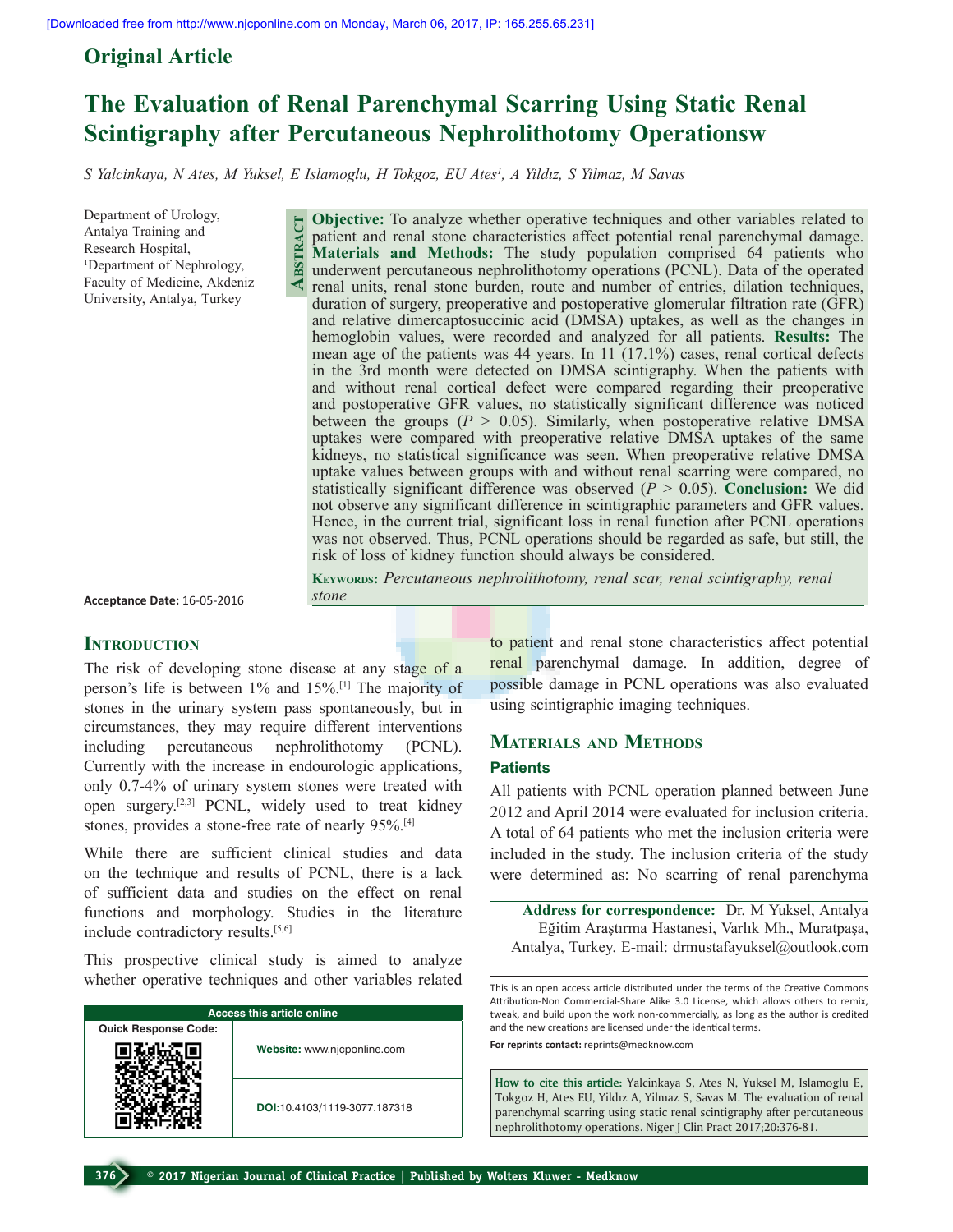on preoperative Tc-99m dimercaptosuccinic acid (DMSA) scintigraphy; no intervention such as surgery, extracorporeal shock wave lithotripsy (ESWL), or PCNL insertion by the renal unit performing the procedure; no known additional diseases such as chronic renal failure and renovascular hypertension; and no history of acute pyelonephritis attacks. Solitary kidneys were excluded from the study.

All cases had hemogram, full urine, urine culture, blood chemistry, hemorrhage, and clotting time completed with standard laboratory methods in the preoperative period. Patients were evaluated with intravenous pyelography and/ or noncontrast abdominal spiral tomography. Demographic and disease-related data of patients were recorded. The stone was classified as a staghorn stone if a renal pelvic stone had calyceal branching into the major calyx. Preoperative DMSA scintigraphy, DMSA uptake percentage, and glomerular filtration rate (GFR) values were recorded. On preoperative X-ray examination, stone size and width were multiplied to calculate stone load in millimeter square (mm²). All cases had renal units, stone load, entry locations, number of entries, form of dilatation (mechanical/balloon), duration of operation, and hemoglobin variation values in preoperative and postoperative period during PCNL procedure were recorded.

Patients were divided into subgroups stone size (above and below 600 mm²), form of dilatation (mechanical and balloon), and duration of operation (more or less than 60 min). All patients had hemogram, GFR, noncontrast spiral tomography, static renal scintigraphy (Tc-99m DMSA), and relative DMSA uptake evaluated in the 3rd month postoperative period. Residual stone fragment is explored via tomography and stone-free rates are noted. Residual stone fragments below 4 mm are ignored. The study obtained permission from the Local Ethics Committee. Each patient voluntarily participating in the study signed a consent form before the study.

### **Operation technique**

After general anesthesia, patients are inserted a 5 F ureter catheter via cystoscopy and are then moved to prone position. Patients are operated by two different surgeons. For standardization, all patients included in the study have renal parenchyma dilatation up to 30 F with a 30 F Amplatz sheath due to lack of lower calibrate instruments. In order to compare the effects of two techniques, we applied balloon and mechanical dilatation. One surgeon selected balloon dilator and the other surgeon selected mechanical dilatation. Balloon dilatator was used for 39 patients (60%), with mechanical dilatator used for 25 patients (40%). At the end of the operation for nephrostomy, a 16 F Foley catheter was used. The opaque material was administered from the nephrostomy to note location and then skin was sutured. Intraoperative and postoperative complications are noted using modified Clavien classification system. Patients had hemogram and renal panel checkup on the postoperative 1st day and urinary system X-rays were taken to see the presence of residual stones. The urinary catheter was removed on the 1st day, while the nephrostomy was removed on the 2nd day for all cases. Patients without complications were given appropriate activity and diet recommendations on the 3rd postoperative day and were advised to come to clinical checkup 2 weeks later and discharged.

### **Dimercaptosuccinic acid technique**

All cases had 5mCi Tc-99m DMSA scintigraphic evaluation. Four hours after injection, a Sophy Camera-C (Sopha Medical-France) gamma camera (http://www. auntminnie.com/index.aspx?sec=ser&sub=def&pag=d is&ItemID=1996), with  $256 \times 256$  matrix and 7 min durations, was used to take planar renal images in the posterior and right and left postero-oblique positions while the patient had been lying in supine position on the device. Images were evaluated for renal parenchyma scarring [Figure 1].

### **Statistical analysis**

Statistical analyses were completed using the SPSS version 22.0 program for Windows (SPSS Inc., Chicago, IL, USA). The results were given as mean  $\pm$  standard deviation and  $P \leq 0.05$  value was accepted as statistically significant. The distribution of the variables was checked with the Kolmogorov-Smirnov test. For quantitative data analysis, the independent samples *t*-test and Mann-Whitney U-test were used. For qualitative data analysis, the Chi-square test was used. Fischer's exact test was used for data that did not comply with Chi-square conditions. For correlation analysis, the Spearman correlation analysis was used.  $P < 0.05$  was considered statistically significant.

### **Results**

The study included a total of 64 patients (37 males, 27 females) with a mean age of  $45.2 \pm 13.5$  years (19-75)



**Figure 1:** Images from the same patient (a) preoperative normal scintigraphic image and (b) postoperative scar image in the lower pole of the left kidney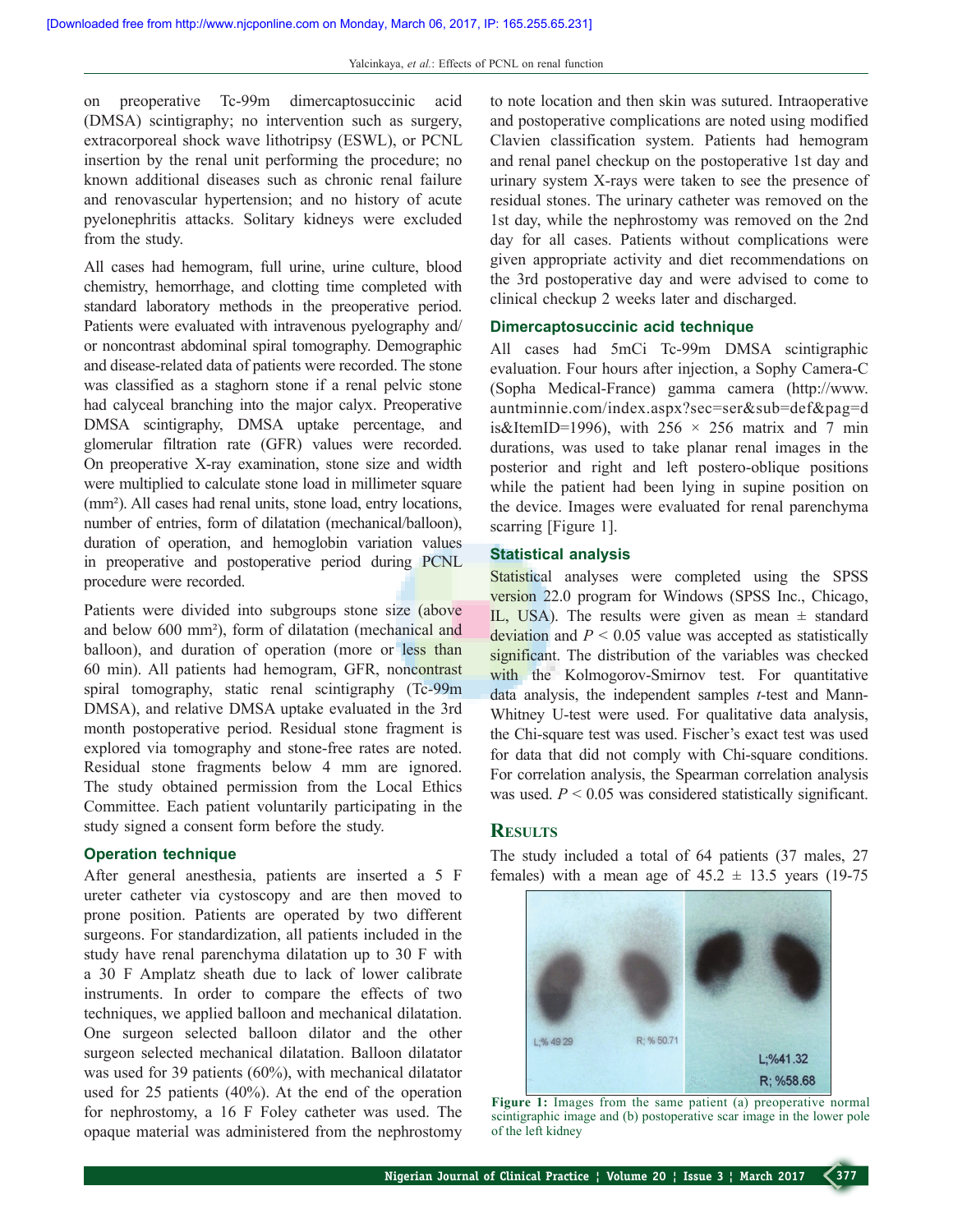Yalcinkaya, et al.: Effects of PCNL on renal function

| Table 1: Data of stone size, localization, number of<br>entries, entry place, and stone-free rate |                               |                |  |  |
|---------------------------------------------------------------------------------------------------|-------------------------------|----------------|--|--|
| <b>Parameter</b>                                                                                  | <b>Explanation</b>            | $n(^{0}/_{0})$ |  |  |
| Kidney with stone                                                                                 | Right                         | 26(40.6)       |  |  |
|                                                                                                   | Left                          | 38 (59.4)      |  |  |
| Stone localization                                                                                | Calyx                         | 4(6.2)         |  |  |
|                                                                                                   | Pelvis                        | 35(54.7)       |  |  |
|                                                                                                   | Staghorn                      | 25(39,1)       |  |  |
| Number of puncture                                                                                | Ι                             | 59 (92.2)      |  |  |
|                                                                                                   | Н                             | 5(7.8)         |  |  |
| Entry place                                                                                       | Lower pole                    | 46 (15.6)      |  |  |
|                                                                                                   | Lower pole and middle<br>pole | 4(37.5)        |  |  |
|                                                                                                   | Middle pole                   | 13 (25)        |  |  |
|                                                                                                   | Upper pole                    | 1(9.4)         |  |  |
| Stone-free rate, %                                                                                |                               | 86.5           |  |  |

#### **Table 2: Relationship between renal cortical defect and parameters**

| <b>Parameter</b>            | раганісісі э<br>Mean $\pm$ SD/ <i>n</i> (%) |                 | $\boldsymbol{P}$ |
|-----------------------------|---------------------------------------------|-----------------|------------------|
|                             | <b>Renal</b>                                | <b>Renal</b>    |                  |
|                             | cortical                                    | cortical        |                  |
|                             | $defect (-)$                                | $defect (+)$    |                  |
| Age                         | $45.5 \pm 13.5$                             | $43.8 \pm 13.8$ | 0.711            |
| <b>Sex</b>                  |                                             |                 |                  |
| Female                      | 23(43.4)                                    | 4(36.4)         | 0.667            |
| Male                        | 30(56.6)                                    | 7(63.6)         |                  |
| Stone size, mm <sup>2</sup> | 522±171                                     | 563±232         | 0.551            |
| Stone size, mm <sup>2</sup> |                                             |                 |                  |
| $\leq 600$                  | 39(73.6)                                    | 6(54.5)         | 0.208            |
| >600                        | 14(26.4)                                    | 5(45.5)         |                  |
| Hemoglobin                  |                                             |                 |                  |
| Preoperative                | $14.2 \pm 1.8$                              | $13.9 \pm 1.7$  | 0.599            |
| Postoperative               | $11.9 \pm 1.8$                              | $11.9 \pm 1.6$  | 0.981            |
| $\overline{P}$              | 0.001                                       | 0.001           |                  |
| <b>GFR</b>                  |                                             |                 |                  |
| Preoperative                | $105 \pm 34$                                | $107 + 35$      | 0.834            |
| Postoperative               | 107±35                                      | $105 \pm 27$    | 0.832            |
| $\overline{P}$              | 0.326                                       | 0.646           |                  |
| Relative DMSA uptake        |                                             |                 |                  |
| Preoperative                | $43.9 \pm 9.5$                              | $42.9 \pm 9.1$  | 0.756            |
| Postoperative               | $44.4 \pm 10$                               | $40.7 \pm 6.7$  | 0.255            |
| $\overline{P}$              | 0.480                                       | 0.273           |                  |
| Duration of operation,      | $69.7 \pm 25.4$                             | $75.6 \pm 19.5$ | 0.277            |
| min                         |                                             |                 |                  |
| < 60                        | 25(47.2)                                    | 3(27.3)         | 0.226            |
| >60                         | 28 (52.8)                                   | 8(72.7)         |                  |
| Number of entries           |                                             |                 |                  |
| Ī                           | 49 (92.5)                                   | 10 (90.9)       | 1                |
| $\mathbf{H}$                | 4(7.5)                                      | 1(9.1)          |                  |
| Form of dilatation          |                                             |                 |                  |
| Amplatz                     | 19 (35.8)                                   | 6(54.5)         | 0.247            |
| Balloon                     | 34 (64.2)                                   | 5(45.5)         |                  |

GFR=Glomerular filtration rate; SD=Standard deviation; DMSA=Dimercaptosuccinic acid

### **Table 3: Complications using modified Clavien classification system**

|                                                                                      | $n(^{0}/_{0})$ |
|--------------------------------------------------------------------------------------|----------------|
| Grade 1                                                                              |                |
| Nausea/vomiting                                                                      | 6(9.3)         |
| Postoperative fever $(>38.0^{\circ}C)$ managed<br>by observation without antibiotics | 5(7.8)         |
| Urine leakage $(12 h$ ) from puncture site<br>managed by watchful waiting            | 7(10.9)        |
| Bradycardia                                                                          | 1(1.5)         |
| Tachycardia                                                                          | 2(3.1)         |
| Transiently deranged renal function<br>managed by intravenous fluid                  | 4(6.2)         |
| Hematuria/bleeding managed using<br>intravenous fluid or nephrostomy<br>clamping     | 6(9.3)         |
| Grade 2                                                                              |                |
| Bleeding requiring blood transfusion                                                 | 5(7.8)         |
| Pneumonia                                                                            | 1(1.5)         |
| Symptomatic UTI managed with<br>antibiotics                                          | 2(3.1)         |
| Grade 3a                                                                             |                |
| Ureteric obstruction                                                                 | 3(4.6)         |
| *No Grade 3b or Grade 4 complication is observed. UTI=Urinary                        |                |

tract infection

years). DMSA scan was administered  $16.3 \pm 4.3$  days before the operation. Stones were in the right kidney in 26 cases (40.6%) and in the left kidney in 38 cases (59.4%). The stone-free rate in patients included in the study was 86.5%. Data related to stone size and localization, number of entries, and entry place are summarized in Table 1.

According to the 3rd month DMSA scintigraphy after surgery, 11 patients (17.1%) had renal cortical defect. When the groups with anwd without renal cortical defect were compared, there was no statistically significant difference observed in terms of patient age and sex distribution  $(P > 0.05)$ . There was no statistically significant difference found between the cortical defect situation groups in terms of stone size was compared  $(P >$ 0.05). In the two patient groups, postoperative hemoglobin values were significantly lower when compared to the preoperative period  $(P < 0.05)$ . The amount of variation in the hemoglobin values of postoperative period compared to the preoperative period was not found to be different in the two subgroups ( $P > 0.05$ ). In terms of preoperative and postoperative GFR values, there was no statistically significant difference when each group was compared with each other  $(P > 0.05)$ . Similarly in two patient groups, there was no statistically significant difference identified in postoperative relative DMSA uptake percentage, when compared to the preoperative period  $(P > 0.05)$ . In addition, the relative DMSA uptake percentage was similar when compared to the preoperative period in the groups with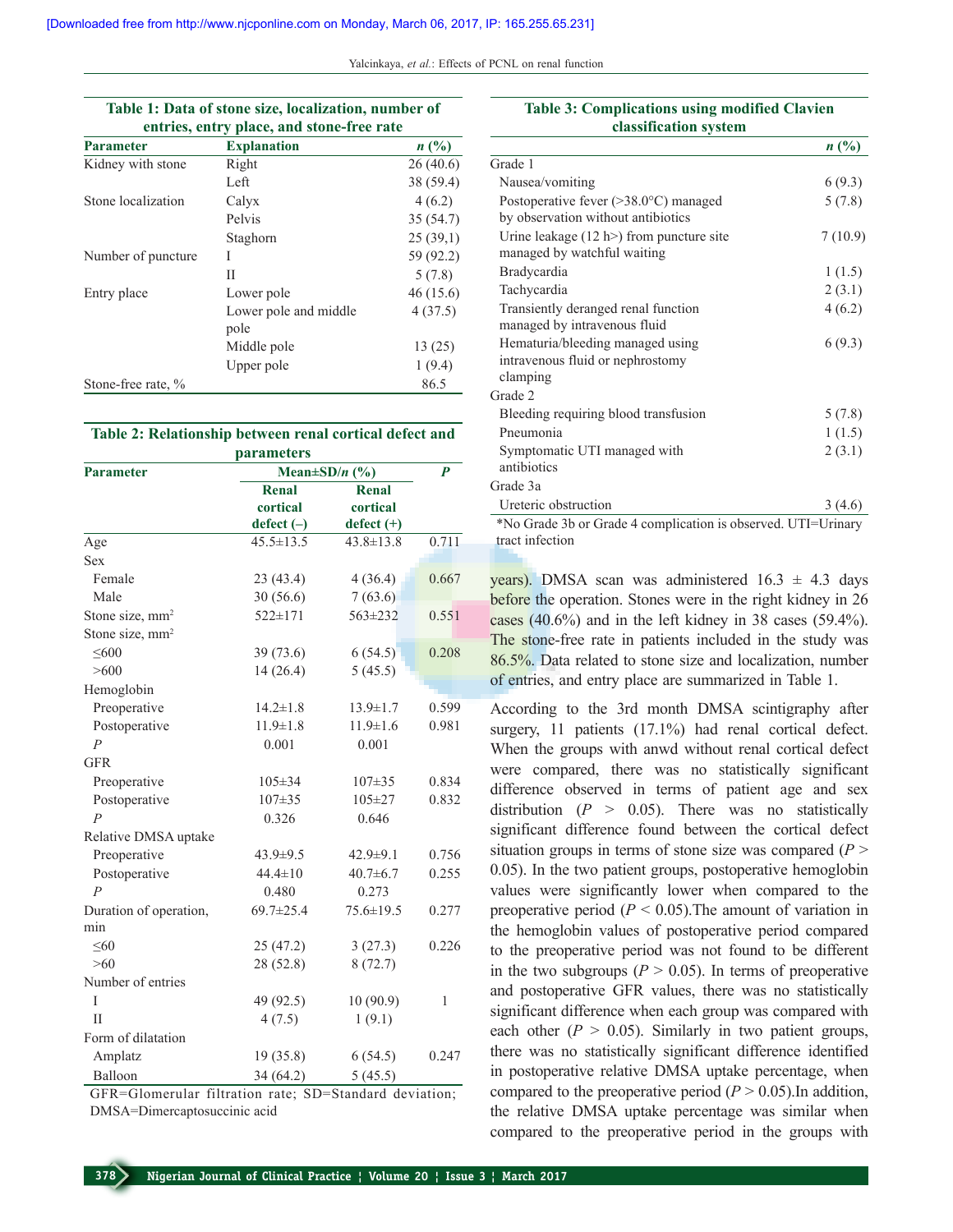and without renal cortical defect  $(P > 0.05)$ . Data related to the duration of operation, number of entries, and form of dilatation in the groups with and without renal cortical defect are given in Table 2.

Complications are summarized in Table 3.

## **Discussion**

There are numerous studies related to PCNL and its effect on renal functions and morphology in the literature but with a very low number of sample groups.[7-9] This prospective study has been attempted to determine whether the dilatation technique and patient and stone parameters have affected the possible damage to renal parenchyma due to PCNL, using scintigraphic imaging methods.

Many studies have shown that PCNL acutely affects renal function and these negative effects were repaired in time.[7-9] The first comprehensive study on animal subjects was published by Fitzpatrick and Webb in 1985.[5] PCNL was inserted in dogs and functional and morphological effects of this method on the kidney were evaluated. Pathologic evaluation 6 weeks after the procedure showed a small capsular defect and linear scar tissue in the nephrostomy tract in renal parenchyma. Similarly, Wilson *et al.* divided swine into four groups as pyelotomy, nephrotomy, ESWL, and PCNL. They found that PCNL group had statistically significant more scar tissue compared to other groups.[8] Mayo *et al*. performed PCNL on cases with infection stones with infection brought under control with antibiotic treatment, and found that though renal function loss may be observed in the early period, in the later period a clear increase in function was identified and reported that PCNL protected renal functions and provided improvement in renal functional disorders. Basiri *et al*. evaluated sixty patients with DMSA scintigraphy before and 6 months after PCNL procedure and they found an increase in the renal functions.<sup>[9]</sup> An evaluation with computed tomography and Tc-99m DMSA scintigraphy in the postoperative period after PCNL by Marberger *et al*. identified the thickening of the renal capsule in the region of the nephrostomy tract with subcapsular hematoma and thickening of perirenal tissue. Correspondingly, these patients were evaluated as normal on DMSA scintigraphy.[10] Chatham *et al*. evaluated PCNL patients with 99mTc-MAG3 renography and they found that that renal function is preserved and often improved after percutaneous stone removal for complex renal calculi.[11] Moskowitz *et al*. investigated 88 patients undergoing unilateral PCNL for staghorn stones using Spect 99mTc-DMSA scintigraphy. They did not identify a difference between the operated kidney and contralateral kidney in terms of preoperative and postoperative scintigraphic evaluation. They observed a statistically significant decrease in total functional volume in the operated kidneys and in functional volume of the operated poles.<sup>[12]</sup> Similarly, Pérez-Fentes *et al*. evaluated kidney function after PCNL procedure with 99mTc-DMSA single-photon emission computed tomography-computed tomography. They found that PCNL has a minimal impact on the global kidney function, which is mainly located in the region of percutaneous access. They also concluded that the advent of perioperative complications increases PCNL functional damage, whereas the stone-free status does not show any meaningful effect.<sup>[13]</sup>

In our study, we excluded the patients who have renal cortical defect. However, our patients' preoperative DMSA uptake was slightly low. Akman *et al*. investigated long terms of PCNL in patients with chronic kidney disease. At long-term follow-up, they observed that renal function was maintained or improved in  $> 80\%$ of the patients.[14] However, Sairam *et al*. found higher complication and retreatment rates and lower stone-free rates with Grade 4/5 chronic kidney disease.<sup>[15]</sup> We did not include Grade 4/5 chronic kidney disease patients in our study.

In general, in the literature, the stone-free success rate of PCNL varies between 76% and 100%.<sup>[1]</sup> In our study, the stone-free rate was found to be 86.5% and this supports the available data.

Dilatation for PCNL is completed mechanically or with a balloon dilatator. Renal scar formation and hemorrhage potential of mechanical and balloon dilatation have been compared in some animal experiment or clinical studies. In their experimental trial, Clayman *et al*. applied mechanical dilatation up to 24 Fr to the right kidney of swine with the Seldinger technique and they applied balloon dilatation to 36 Fr to the left kidney. The dilatators were left in the kidney for 10 min and the procedure ended before inserting a nephrostomy catheter. After pathological investigation, there was no statistically significant difference in terms of renal scarring rates.<sup>[16]</sup> In a clinical study published by Akman *et al*., they divided PCNL patients into three groups according to dilatation methods (balloon dilatation, amplatz dilatation, and metal coaxial dilatation), and compared the preoperative and postoperative 3rd and 6th month renal cortical defects of patients with DMSA. In a total of nine patients (18%), focal cortical defect was identified and in six patients (12%), the defect localization was in accordance with the PCNL entry location. The mean relative DMSA uptake values of these patients were 42.2% and 44.1% preoperatively and postoperatively, respectively. Although an increase was identified, it was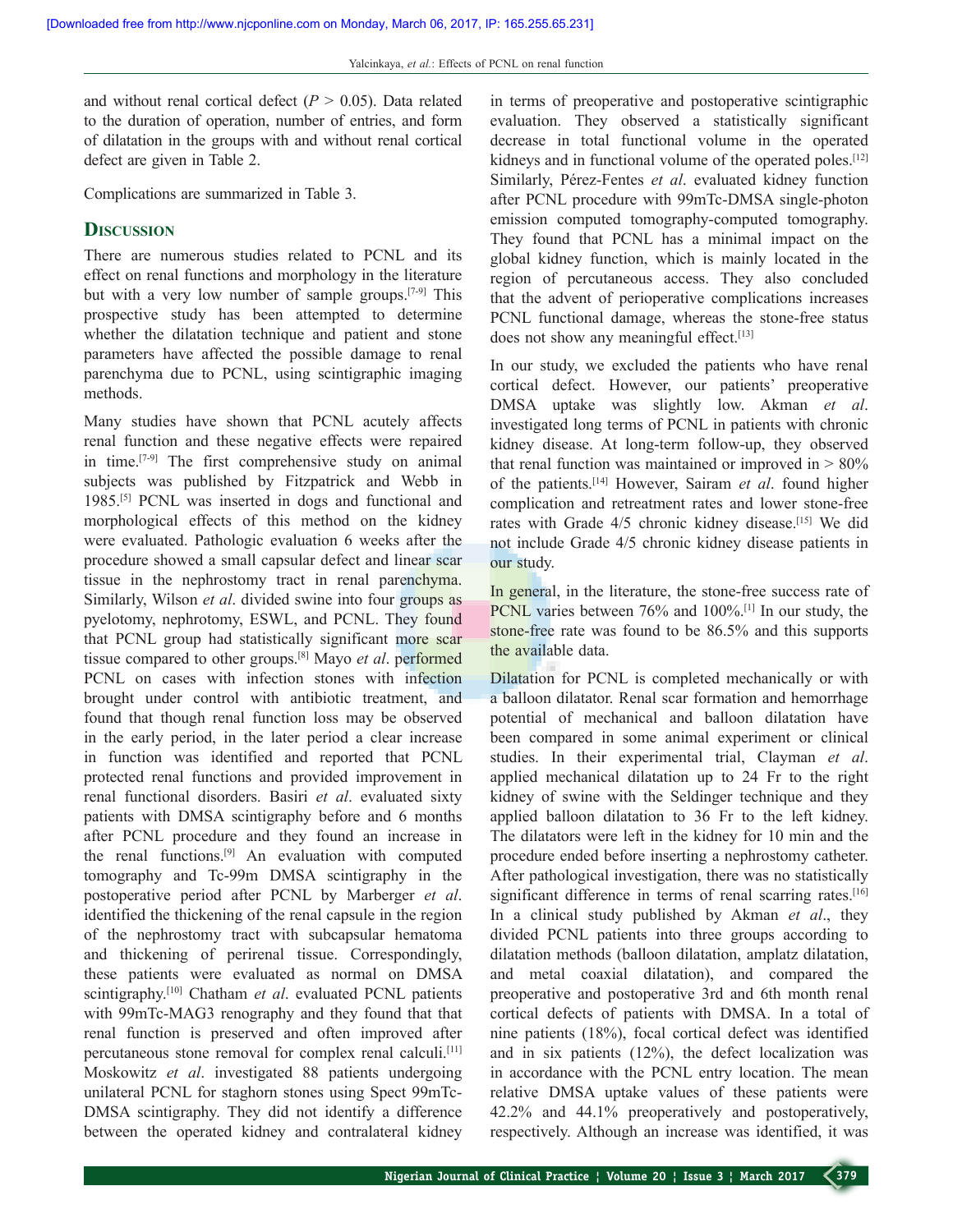Nil.

not found to be statistically significant. They found that the metal dilatator and amplatz dilatator groups required blood transfusions while the balloon dilatator group did not require blood transfusion.[17] Another similar study with 143 patients stated that the balloon dilatator required fewer blood transfusions compared to the mechanical dilatator.[18] In our study, we identified 11 patients with renal scarring, but there was no significant difference in terms of renal cortical defects between dilatation methods. Our mean relative DMSA uptake rose from 43.9% to 44.4% but this difference was not statistically significant. Again, in our study in terms of preoperative and postoperative hemoglobin values in mechanical and balloon dilatation groups, though a statistically significant difference was not observed, there was a significant decrease in postoperative hemoglobin values in both groups when compared to the preoperative hemoglobin values. We did not observe Grade 4 and Grade 3b complication according to modified Clavien classification system. Only 1 Grade 3a complication occurred; ureteric obstruction required double J stent.[19]

In our study, when the operation duration of groups with and without renal cortical defects was compared, there was more renal scar in patients whose operation durations is more than 60 min. However, this difference was not statistically significant. The oxidative stress triggered by lengthened surgery durations may be another factor affecting the renal scar formation.[20]

Our study presents short-term effects of PCNL. On the long term, we could face lower renal cortical defect rates due to regeneration. In the future, we want to publish the 2-year DMSA results of these patients in order to overcome this problem. Other main disadvantage of our study is the usage of 30 F amplatz sheath due to lack of lower calibrate instruments. We could encounter lower renal cortical defect rates if we have used lower calibrate instruments. Whereas, we excluded previous renal cortical defects from our study, patients' preoperative DMSA uptakes are slightly low. It is not clear that if this finding affects the results or not. Moreover, this calls accuracy of qualitative assessment of renal function into question.

### **Conclusion**

Although some other studies indicated that PCNL affected renal function in terms of scintigraphic parameters and GFR values, we did not observe any significant difference. Hence, in the current trial, significant loss in renal function after PCNL operations was not observed. Thus, PCNL operations should be regarded as safe, but still, the risk of loss of kidney function should always be considered, and this possibility should be minimized with

optimum care in PCNL surgeries.

# **Financial support and sponsorship**

# **Conflicts of interest**

There are no conflicts of interest.

#### **References**

- 1. Pearle MS, Lotan Y. Urinary lithiasis: Etiology, epidemiology, and pathogenesis. In: Campbell-Walsh Urology. 10th ed., Sec. XI. Philadelphia, PA: Elsevier inc.; 2012. p. 1257
- 2. Matlaga BR, Assimos DG. Changing indications of open stone surgery. Urology 2002;59:490-3.
- 3. Kane CJ, Bolton DM, Stoller ML. Current indications for open stone surgery in an endourology center. Urology 1995;45:218-21.
- 4. Michel MS, Trojan L, Rassweiler JJ. Complications in percutaneous nephrolithotomy. Eur Urol 2007;51:899-906.
- 5. Webb DR, Fitzpatrick JM. Percutaneous nephrolithotripsy: A functional and morphological study. J Urol 1985;134:587-91.
- 6. Tasca A, D'Angelo A, Zattoni F, Ferrarese P, Calò L, Bui F, *et al.* Short-term and stabilized effects of percutaneous nephrolithotomy on the kidney. Eur Urol 1988;14:120-2.
- 7. Wadhwa P, Aron M, Bal CS, Dhanpatty B, Gupta NP. Critical prospective appraisal of renal morphology and function in children undergoing shockwave lithotripsy and percutaneous nephrolithotomy. J Endourol 2007;21:961-6.
- 8. Wilson WT, Husmann DA, Morris JS, Miller GL, Alexander M. Preminger GM, A comparison of the bioeffects of four different modes of stone therapy on renal function and morphology. J Urol 1993;150:1267-70.
- 9. Basiri A, Shabaninia S, Mir A, Soltani MH. The safety and efficacy of percutaneous nephrolithotomy for management of large renal stones in single-versus double-functioning kidney patients. J Endourol 2012;26:235-8.
- 10. Marberger M, Stackl W, Hruby W, Kroiss A. Late sequelae of ultrasonic lithotripsy of renal calculi. J Urol 1985;133:170-3.
- 11. Chatham JR, Dykes TE, Kennon WG, Schwartz BF. Effect of percutaneous nephrolithotomy on differential renal function as measured by mercaptoacetyl triglycine nuclear renography. Urology 2002;59:522-5.
- 12. Moskovitz B, Halachmi S, Sopov V, Burbara J, Horev N, Groshar D, *et al.* Effect of percutaneous nephrolithotripsy on renal function: Assessment with quantitative SPECT of (99m) Tc-DMSA renal scintigraphy. J Endourol 2006;20:102-6.
- 13. Pérez-Fentes D, Cortés J, Gude F, García C, Ruibal A, Aguiar P. Does percutaneous nephrolithotomy and its outcomes have an impact on renal function? Quantitative analysis using SPECT-CT DMSA. Urolithiasis 2014;42:461-7.
- 14. Akman T, Binbay M, Aslan R, Yuruk E, Ozgor F. Tekinarslan E, *et al.* Long-term outcomes of percutaneous nephrolithotomy in 177 patients with chronic kidney disease: A single center experience. J Urol 2012;187:173-7.
- 15. Sairam K, Scoffone CM, Alken P, Turna B, Sodha HS, Rioja J. *et al.* Percutaneous nephrolithotomy and chronic kidney disease: Results from the CROES PCNL Global Study. J Urol 2012;188:1195-200.
- 16. Clayman RV, Castaneda-Zuniga WR, Hunter DW, Miller RP, Lange PH, Amplatz K. Rapid balloon dilatation of the nephrostomy track for nephrostolithotomy. Radiology 1983;147:884-5.